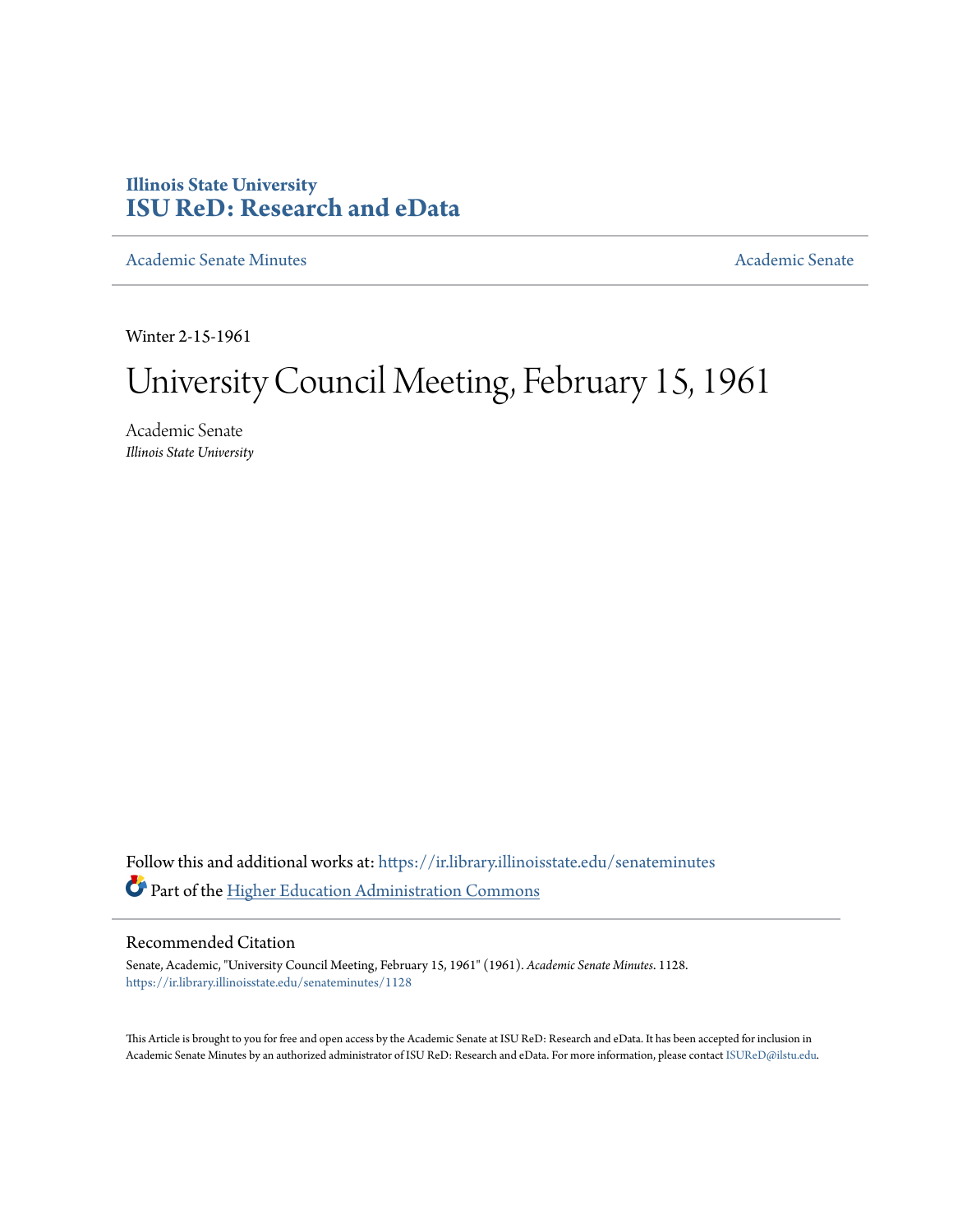February 15, 1961

## Members Present

Robert Bone DeVerne Dalluge Arley Gillett Hal Gilmore Victor Gimmestad Howard Hancock Eric Johnson Ben Keeley Arthur Larsen Willard McCarthy Robert Moore Andreas Paloumpis Elizabeth Russell **Eunice Speer Ruth Yates** 

OFFICE OF PRESIDENT  $1.8$  N U.

Visitors.

Allie Billingsley Francis Brown The Ima Force Esther Griffith James Patterson Harlan Peithman Bernard Ryder Herman Tiedeman

# APPROVAL OF MINUTES

Miss Speer moved that the minutes of the previous meeting be approved. The motion was seconded by Mr. Gillett and was passed.

#### PROFICIENCIES COMMITTEE REPORT

Miss Griffith, Chairman of the Proficiencies Committee, summarized the report of the committee to the Council. The report was divided into two parts: (1) noncredit proficiency examination and (2) College Credit Examinations for the academically talented student.

After some discussion, Mr. Gimmestad moved that the report be approved in principle, that the administration work out the details, that attention be given to the Advanced Placement Program, and that this then be submitted to the Council. The motion was seconded by Miss Russell and was passed.

#### SUMMER EMPLOYMENT SUGGESTED POLICIES

I. The first consideration in determining summer-school employment must be the welfare of the student and the need of the University. Insofar as it agrees with this idea, it is recommended that the order of priority for summer-school employment be:

- A. Teachers on tenure, with an earned doctor's degree.
- B. Teachers without tenure, with an earned doctor's degree.
- C. Teachers on tenure, who have thirty or more hours past the master's degree, that is, assistant professors with tenure.
- Teachers without tenure, who have thirty or more hours past the master's D. degree, that is, assistant professors without tenure.
- Teachers who have fewer than thirty hours beyond the master's degree Ε. should not expect to teach summer school until the thirty hours past the master's degree are earned. However, if it seems advisable, they may be offered an assignment if the Head of the Department and the Dean mutually agree.

No. 8